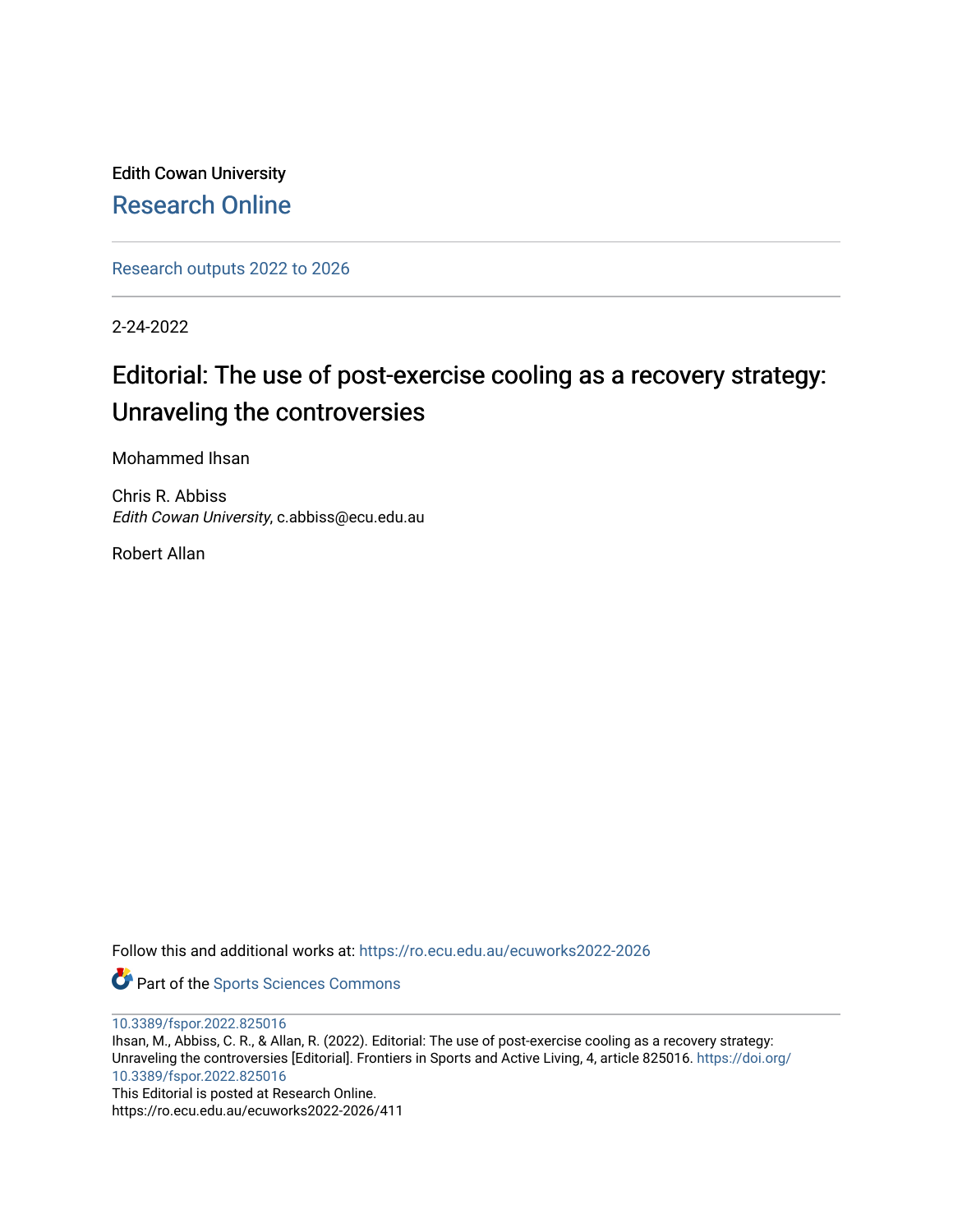



# [Editorial: The Use of Post-exercise](https://www.frontiersin.org/articles/10.3389/fspor.2022.825016/full) Cooling as a Recovery Strategy: Unraveling the Controversies

Mohammed Ihsan<sup>1\*</sup>, Chris R. Abbiss<sup>2</sup> and Robert Allan<sup>3</sup>

*<sup>1</sup> Human Potential Translational Research Program, Yong Loo Lin School of Medicine, National University of Singapore, Singapore, Singapore, <sup>2</sup> Centre for Exercise and Sports Science Research, School of Medical and Health Sciences, Edith Cowan University, Perth, WA, Australia, <sup>3</sup> School of Sport and Health Sciences, University of Central Lancashire, Preston, United Kingdom*

Keywords: cold water immersion, cryotherapy, phase change material, physiological recovery, muscle strength

**Editorial on the Research Topic**

**[The Use of Post-exercise Cooling as a Recovery Strategy: Unraveling the Controversies](https://www.frontiersin.org/research-topics/13825/the-use-of-post-exercise-cooling-as-a-recovery-strategy-unraveling-the-controversies)**

#### INTRODUCTION

#### **OPEN ACCESS**

#### Edited and reviewed by:

*Mathieu Nedelec, Institut National du Sport, de l'Expertise et de la Performance (INSEP), France*

> \*Correspondence: *Mohammed Ihsan [dr.Ihsan.m@gmail.com](mailto:dr.Ihsan.m@gmail.com)*

#### Specialty section:

*This article was submitted to Elite Sports and Performance Enhancement, a section of the journal Frontiers in Sports and Active Living*

> Received: *29 November 2021* Accepted: *28 January 2022* Published: *24 February 2022*

#### Citation:

*Ihsan M, Abbiss CR and Allan R (2022) Editorial: The Use of Post-exercise Cooling as a Recovery Strategy: Unraveling the Controversies. Front. Sports Act. Living 4:825016. doi: [10.3389/fspor.2022.825016](https://doi.org/10.3389/fspor.2022.825016)*

Post-exercise cooling is a popular recovery strategy utilized by athletes, and of interest to many research groups. Significant body of research have examined the effects of post-exercise cooling on outcomes such as physical performance, regulation of inflammatory biomarkers, and psychophysical indices related to perceived fatigue, recovery and wellbeing. Despite the research and widespread use by athletes, there is considerable skepticism regarding its efficacy, in-part stemming from mixed findings reported within the literature. Moreover, emerging work demonstrating dampened hypertrophy gains following the regular use of cold-water immersion (CWI) has further questioned the appropriateness of cooling modalities as a recovery technique. Many of these diverse findings may be reconciled through considering factors such as the cooling modality and protocol, nature of exercise stressor, and type and timing of recovery assessment. Regardless, controversy remains with regards to the use of post-exercise cooling, often resulting in mixed and misinformed messages for practitioners in applied settings.

Accounting for and understanding the differences within experimental context is critical for the appropriate use of post-exercise cooling in applied practice. In this Research Topic, we invited scientists to offer commentary and critically examine key areas surrounding the use of recovery cooling strategies. This will aid in developing the available body of literature into appropriate context for practitioners and provide directions for future research. Thirteen articles were accepted for publication (five original research, three reviews, two mini-reviews, two opinion pieces, and one systematic review), written by a total of 53 contributing authors. We have summarized and discussed this collection with regards to improving applied practice, as well as addressing controversies surrounding the use of post-exercise cooling.

#### COLD WATER IMMERSION AND STRENGTH ADAPTATION

[Petersen and Fyfe](https://doi.org/10.3389/fspor.2021.660291) reviewed the influence of CWI on strength adaptation. The authors concluded that whilst CWI may enhance short-term recovery following resistance exercise, the majority of the evidence aligned toward dampened molecular signatures and physiological adaptations to resistance training.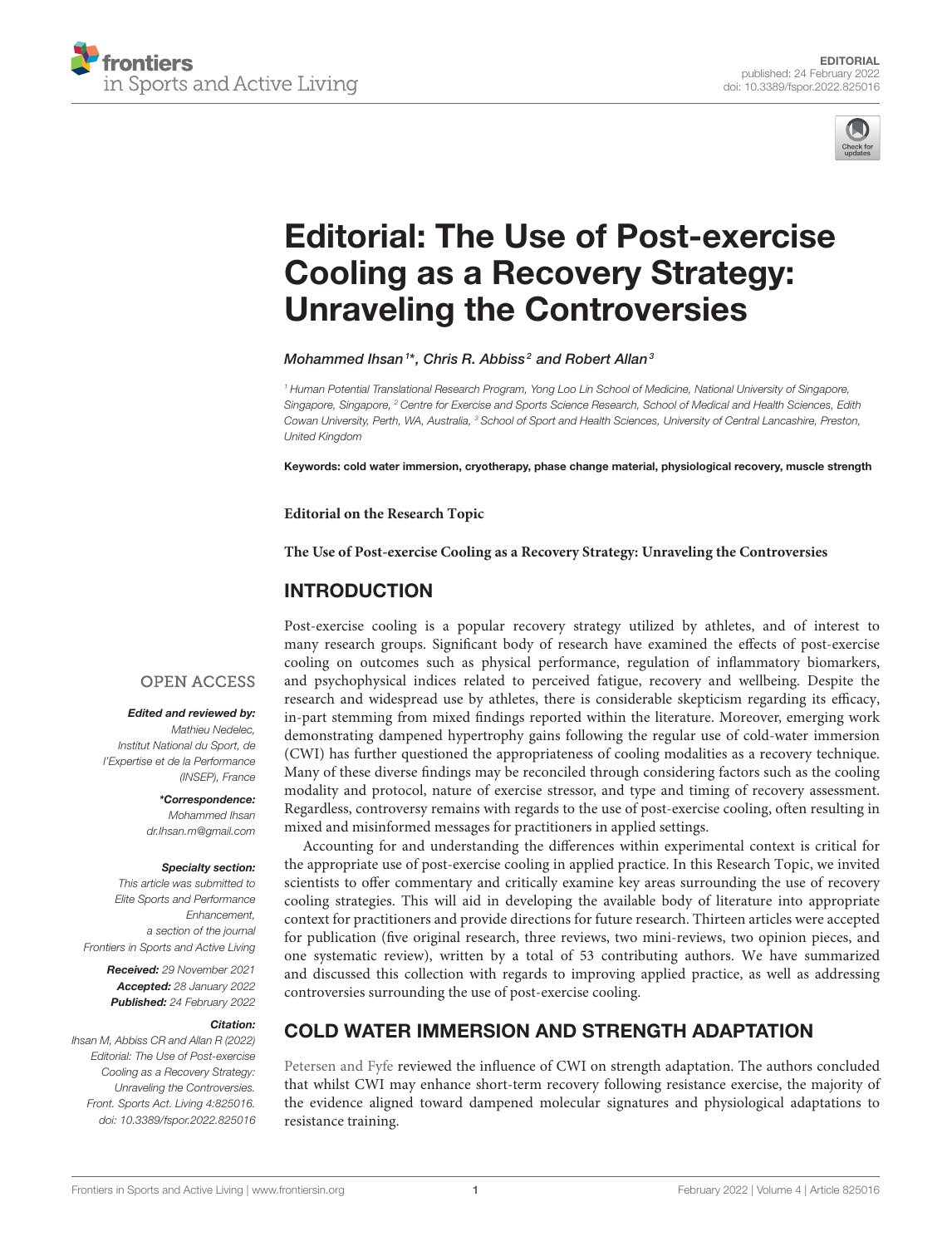Conversely, [Tavares et al.](https://doi.org/10.3389/fspor.2020.568420) showed no impairments, in fact demonstrated a trend toward improved vertical jump performance following regular use of CWI (i.e., 12 sessions of CWI over 3 weeks) during intensified training. In support, review by [Ihsan et al.](https://doi.org/10.3389/fspor.2021.714148) highlighted other works showing no impairments, instead a trend toward improved strength amongst athletes undertaking post-exercise CWI over 2.5 weeks−8 months. This disconnect between [Petersen and Fyfe](https://doi.org/10.3389/fspor.2021.660291) and others [\(Tavares et al.;](https://doi.org/10.3389/fspor.2020.568420) [Ihsan et al.\)](https://doi.org/10.3389/fspor.2021.714148) may be reasoned by differences in experimental approach, where laboratory-based studies have typically employed 2–3 training sessions per week, potentially allowing for full recovery between sessions. Conversely, in applied scenarios where recovery between training sessions is limited (i.e., >10 sessions/week), CWI appears to improve subsequent training performances and consequently allow maintenance of a sufficient training stimulus for adaptation. Moreover, beneficial recovery outcomes of CWI may be harnessed by programming this modality following technical or aerobic conditioning, and avoiding it following resistance training sessions [\(Ihsan et al.\)](https://doi.org/10.3389/fspor.2021.714148).

Recovery periodization thus has been proposed within this Research Topic, where post-exercise cooling is strategically programmed to align with the suitability of the preceding exercise task, the physiological system(s) that requires restoration, and the need for recovery dictated by changes in training demands and athlete wellness [\(Tavares et al.;](https://doi.org/10.3389/fspor.2020.568420) [Ihsan et al.;](https://doi.org/10.3389/fspor.2021.714148) [Thorpe\)](https://doi.org/10.3389/fspor.2021.707503).

### COOLING BETWEEN HIGH-INTENSITY EFFORTS

[Egaña et al.](https://doi.org/10.3389/fspor.2021.738870) investigated the effects of 5–10 min CWI administered between 2 bouts of 4 km cycling time-trials performed in normothermia. The authors reported similar performances compared to passive or active recovery, despite alleviated thermal and perceptual strain following CWI. The mechanisms by which CWI may benefit such performance tasks are not clear, but plausible avenues include haemodynamic changes (influencing venous return), cardiac parasympathetic reactivation and/or reduced perception of effort. Regardless, the use of cooling amidst closely scheduled high-intensity and short duration efforts is at best contentious, especially in the absence of environmental heat stress. This is gathered from long-standing evidence supporting warmer temperatures for improved muscle function, and hyperthermia not being a primary limiting factor during such short task. This perhaps reiterates to first identify the origins of fatigue and the physiological system(s) that need recovery, which then will serve as the driving factor to select appropriate recovery intervention(s) [\(Thorpe\)](https://doi.org/10.3389/fspor.2021.707503).

## POST-EXERCISE COOLING AND PERCEPTUAL RECOVERY

[L'Hermette et al.](https://doi.org/10.3389/fspor.2020.581705) explored how CWI can influence sensorial experiences and accompanying physiological recovery. CWI alleviated muscle soreness, facilitated sympathetic withdrawal and increased parasympathetic activity. Although athletes reported of pain and discomfort upon immersion, these sensations progressively declined over the initial 3 min, and was superseded by improved sense of relaxation, wellbeing, vigor, and vitality. Future work should investigate how such sensorial experiences evolve over intensified training periods. Importantly, it is critical to understand how such changes translate to improved physical function, given that [Lindsay and Peake](https://doi.org/10.3389/fspor.2021.655975) have identified muscle strength and/or power as a direct, trainingspecific variable encompassing recovery.

## INDIVIDUALIZING AND OPTIMIZING COOLING PROTOCOLS

Work within this Research Topic [\(Freitag et al.\)](https://doi.org/10.3389/fspor.2021.660092) and elsewhere [\(Stephens et al., 2018\)](#page-3-0) have provided typical muscle and core temperature changes following common CWI protocols. Practitioners can utilize these resources in gathering estimates of body temperature changes, given that regular measurements are impractical in applied settings involving athletes. While such resources are useful, individualizing temperature thresholds associated with specific recovery objectives are difficult to establish, and would require occasional direct measurement of body temperatures to complement/verify estimates derived from such resources. In applied settings, [Lindsay and Peake](https://doi.org/10.3389/fspor.2021.655975) recommend regular assessments of muscle strength and/or power, as they provide specific, interpretable data for practitioners and coaches. Regular performance measures should accompany recovery programs to ascertain the efficacy of a particular cooling modality or protocol for a given training stimulus.

### EMERGING MECHANISMS

Key responses to post-exercise cooling include peripheral vasoconstriction, decrease in limb blood flow, and redistribution of blood volume from the periphery to the core. [Seeley et al.](https://doi.org/10.3389/fspor.2021.658410) highlighted that such physiological changes can help attenuate post-exercise orthostatic intolerance, amongst other associated recovery benefits. Further research is warranted to examine how cooling mitigates orthostatic intolerance triggered by exercise heat stress, and translation to physical recovery in athletes and clinical populations.

[Chauvineau et al.](https://doi.org/10.3389/fspor.2021.659990) suggested that including the head (aided by scuba kit) to CWI following evening training can improve subsequent sleep architecture. However, inclusion of head immersion decreased parasympathetic activity and hampered thermal sensation and comfort, although sleep propensity was improved. Future studies should aim to refine cooling methods/protocols to further the development of strategies to enhance sleep and recovery for athletes.

## EMERGING COOLING MODALITIES

Other modalities featured include partial- or whole-body cryotherapy [\(Bouzigon et al.\)](https://doi.org/10.3389/fspor.2021.688828), battery-powered hand cooling devices [\(Seeley and Sherman\)](https://doi.org/10.3389/fspor.2021.660910) and specialized phase change